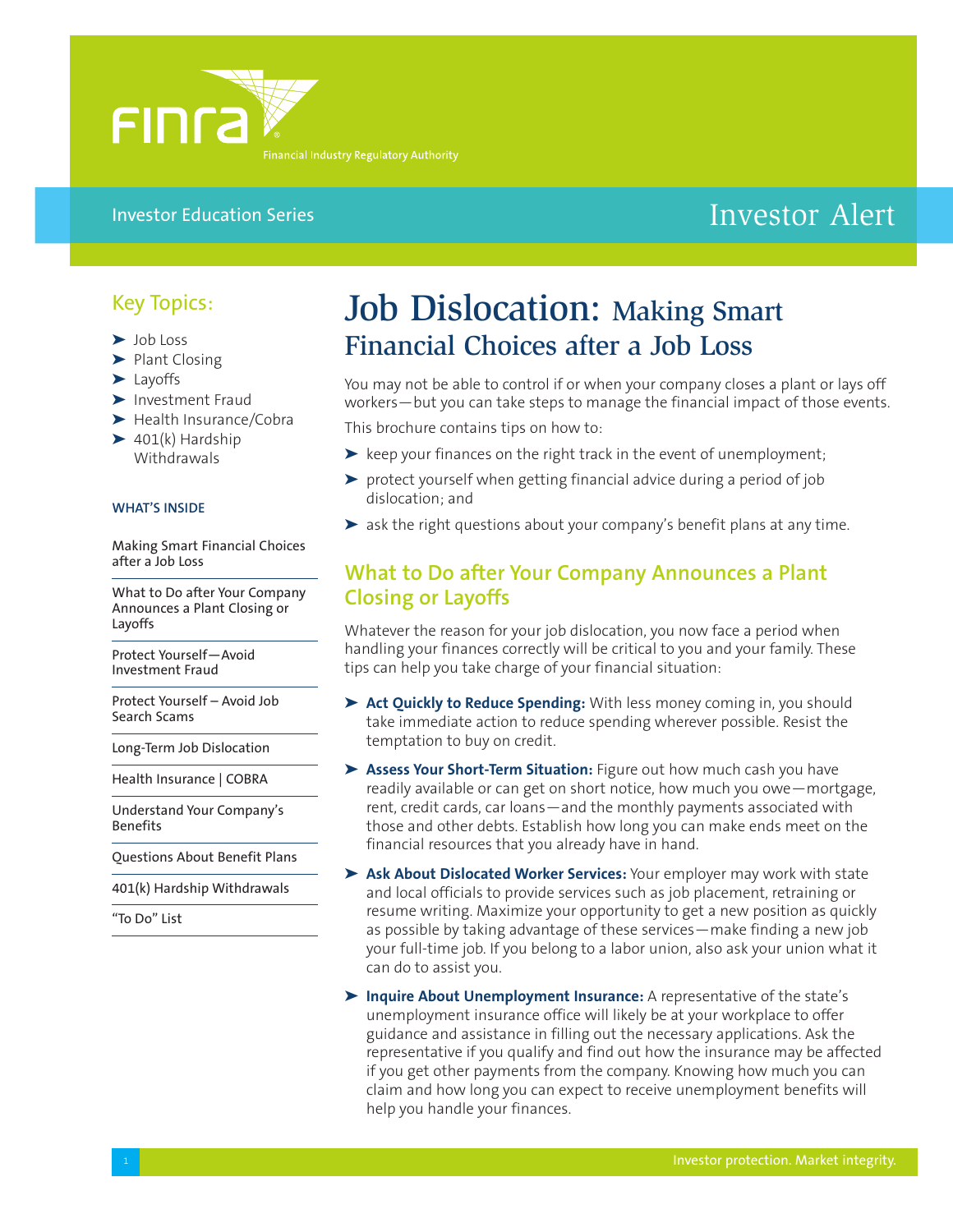Remember that when you file for unemployment insurance, state regulations generally require that you also register with the state's employment service so you can start searching for a job immediately. Check with your state to see whether any exceptions apply.

**➤ Avoid Taking Out Loans Against Your 401(k):** Loans put a drag on your retirement savings by reducing the amounts invested on your behalf. In the event of a layoff, 401(k) rules generally require that employees pay back loans within 90 days of leaving or face both income taxes and a hefty 10 percent penalty tax on the withdrawal.

# **Protect Yourself— Avoid Investment Fraud**

#### **FINRA Helps You to Protect Yourself**

You have a partner to help you protect yourself from investment fraud during an already difficult time. Our name is FINRA, the largest nongovernmental securities regulator. We oversee securities firms doing business in this country and their brokers. We examine securities firms, write rules and enforce those rules and the federal securities laws. A major FINRA objective is investor protection. We believe that informing and educating the investing public helps individuals protect themselves.

#### **Beware of Investments that Promise Too Much:**



**Alert!** The announcement of your plant's closing or mass layoff may have received national or local press coverage. If all of a sudden you find that you are receiving unsolicited offers for the investment of a lifetime, beware. If it sounds too good to be true, you know it probably is.

### **Always Do a Background Check Before Hiring an Investment Professional:**

**Smart Thinking.** The right investment professional can work with you to make good choices during periods of job dislocation. Legitimate investment professionals must be properly licensed. You can check the credentials of any person offering you investment opportunities.

This is how you check to protect yourself:

- **➤** For a broker or brokerage firm, use FINRA BrokerCheck *www.finra.org/brokercheck* or call toll-free (800) 289-9999.
- **➤** For an investment adviser, use the SEC's Investment Adviser Public Disclosure Web site at *www.adviserinfo.sec.gov* or call toll-free (800) SEC-0330.
- **➤** For an insurance agent, check with your state insurance department. You will find contact information through the National Association of Insurance Commissioners (NAIC) at *www.naic.org* or call toll-free (866) 470-NAIC.
- **➤** For all brokers and advisers, be sure to call your state securities regulator. Contact the North American Securities Administrators Association at *www.nasaa.org* or call (202) 737-0900 for the state's number.

## **Protect Yourself— Avoid Job Search Scams**

#### **Beware of Job Search Ads that Promise Too Much:**

Resist the temptation to rely on job search ads or services that promise easy results. You should not have to pay to get a job, disclose personal or financial information in a job application, or use electronic money transfers via your bank or credit card accounts to do your job. These are all red flags that the job may involve illegal activity or someone may be trying to steal your identity.

The Federal Citizen Information Center (FCIC) has reviewed this publication. The FCIC does not endorse any particular investment product, service, profession, professional or brokerage firm.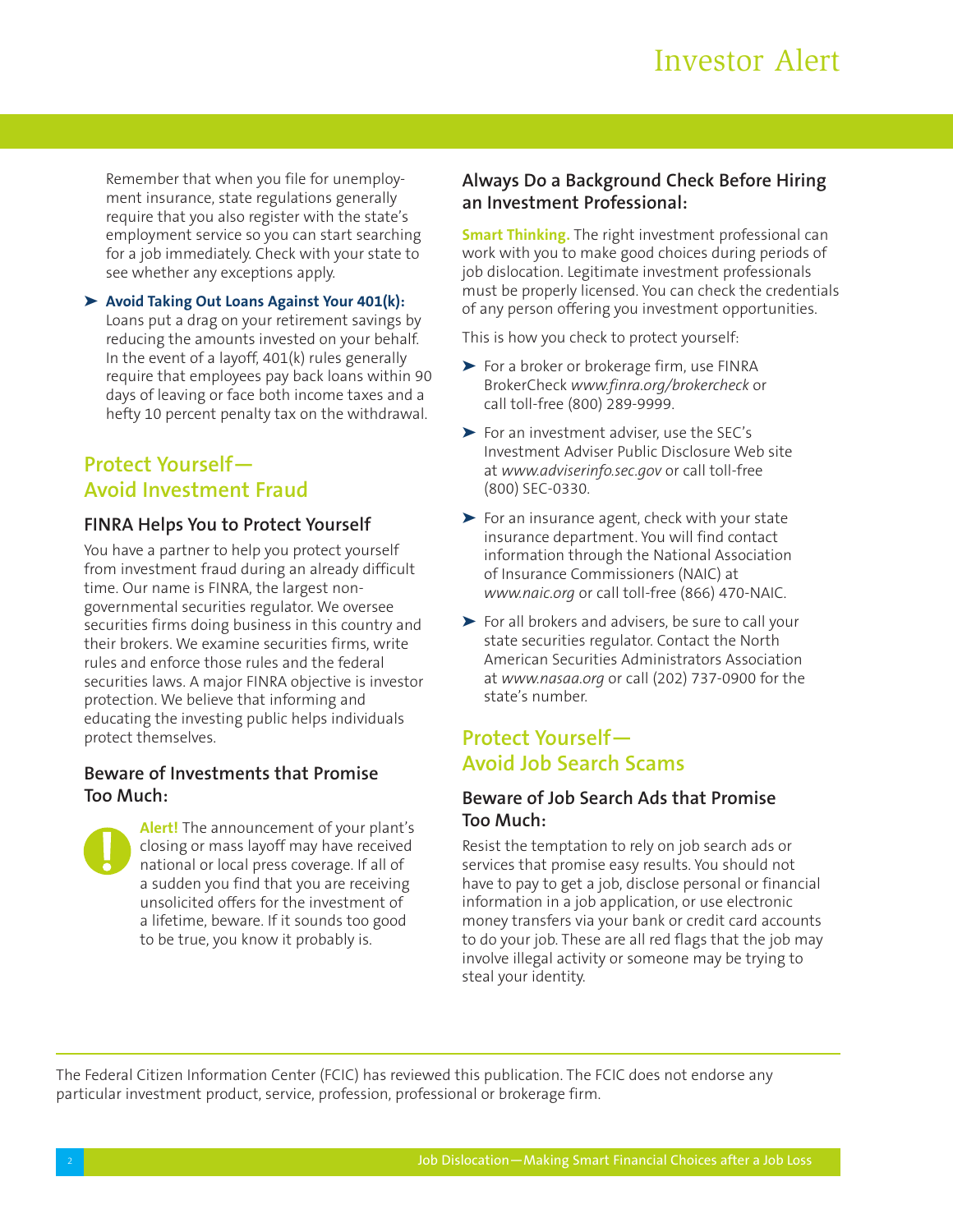### **This is What You Do to Protect Yourself From Job Search Scams:**

- Check with the Federal Trade Commission at *http://* **✓** *www.ftc.gov/jobscams* for the latest scams. If you suspect a job scam, file a complaint at *https://www. ftccomplaintassistant.gov* or call 1-877-FTC-HELP.
- Check with your state's Consumer Protection **✓** Agency or Office of the Attorney General. Find the contact number at *http://www.consumeraction.gov/ state.shtml.*
- Check with your local Better Business Bureau. Find **✓**the contact number at *http://www.consumeraction. gov/bbb.shtml.*

# **Long-Term Job Dislocation— Smart Choices in Difficult Times**

The prospect of an extended period of unemployment will require some difficult decisions that could affect your long-term financial health. Managing severance pay, choosing the form of payment from benefit plans, and preserving your retirement funds if you are still years away from retirement age are high in that list. Keep in mind the following tips when deciding what to do:

**➤ Get Financial Advice:** Your company or union may offer guidance regarding the financial decisions you face. Your state or local employment agencies may also provide information. Ask questions as early as possible to help determine what is right for you. Consider working with a credit counselor or investment professional. They can help you develop a plan to see you through your unemployment period and beyond.

- **➤ Conserve Funds Meant for Your Retirement if You Can:** Tap into your retirement funds to make ends meet only as a last resort. If you have a choice, choose to keep those funds invested and working for you until you actually retire.
- **➤ Understand the Tax Bite:** Income taxes apply when you tap into retirement funds prior to age 59½. The plan administrator is required to withhold 20 percent of the amount you cash out to ensure that you will pay the taxes that apply. An additional 10 percent penalty tax may apply if you are under 59½ years of age. To avoid income tax and a tax penalty, you must roll over your funds to an Individual Retirement Account (IRA) or other qualified retirement plan within 60 days of receiving the retirement funds.
- **➤ Use Direct Rollovers to Avoid Potential Taxes:** If you elect to roll over retirement funds, you may avoid tax complications and the risk that you will not complete a rollover within the required 60 days of receiving those funds. Choose a direct rollover by having the plan administrator transfer the rollover amount directly to an IRA or other qualified retirement plan.
- **➤ Spend and Invest Lump Sums Wisely:** Receiving a lump sum may tempt you to spend it on that one thing you have been wanting all your life. Do yourself a favor and wait. If you face a long unemployment period, these may be the only funds you will have to make ends meet. Even if that is not the case, give yourself time. Consider short- and long-term needs before you decide what to do. If you decide to invest the lump sum, take your time to consider what you are going to invest in, when you are going to make the investment and how much of the lump sum you want to invest in different types of investments such as stocks, bonds, or non-financial assets.

## **Collecting Unemployment Benefits While Working is Illegal! Report the Date When You Start to Work.**

You become ineligible to receive unemployment benefits as of the date you return to work or start a new job, not on the date you receive the first paycheck for that job. State unemployment insurance (UI) agencies regularly match claimants receiving UI payments against wage records and the National Directory of New Hire data to determine if an individual was working and collecting benefits for the same week(s). The US Department of Labor estimates that over \$6.4 billion in benefit overpayments were made in 2009 because claimants waited to get that first check before reporting that they had returned to work or started a new job.

Remember: Report to your state unemployment office the date when you begin to work, either full time or part time. Do not wait to get your first paycheck to notify the state.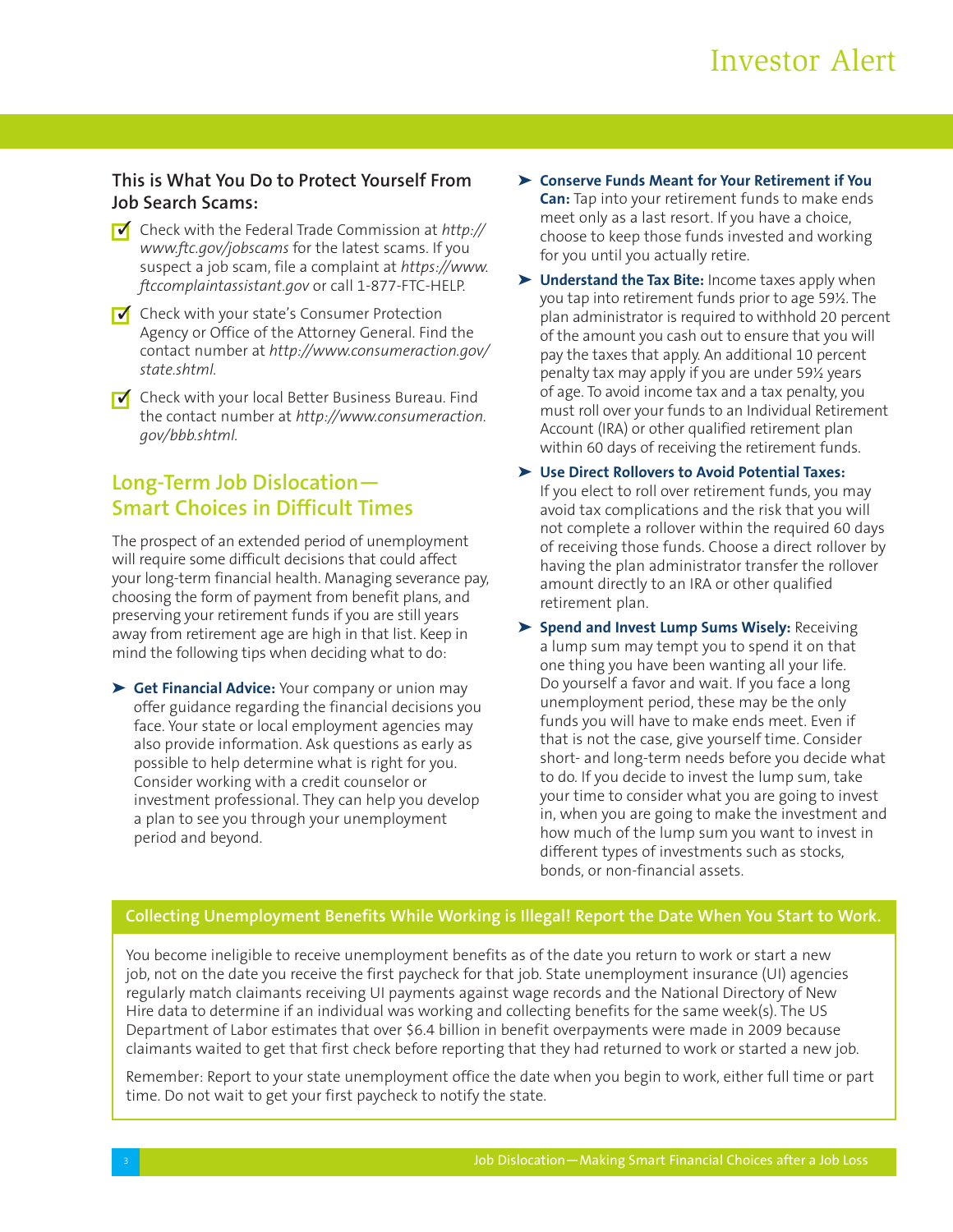## **Understand Your Company's Benefits**

The most obvious benefit you get from your company is the regular paycheck that you count on for doing your job. Another benefit that you probably use frequently is your health insurance. Other company benefits, such as a 401(k) or pension plan, help you build retirement security over time. Your employer may offer a variety of retirement benefits, and it is up to you to take the initiative to understand them. This is particularly important as you face a period of job dislocation. Do not be shy about asking questions. We tell you what to ask below after this brief description of commonly offered plans:

#### **Pension Plans:**

These plans usually provide a series of payments, also called a defined benefit, after you retire. The amount you receive is normally calculated based on a combination of salary, age and years of service. Pension plans that replace a good chunk of your before-retirement salary are becoming rare. Employees who leave a job before a certain age or specified years of service with the company may not receive anything. This may happen when they have not met the eligibility requirements to become entitled, or vested, in the plan benefits.

#### **401(k) Plans:**

These plans are referred to as defined contribution plans because they allow you to contribute a portion of your salary to retirement savings, and receive certain tax benefits. When you participate, the taxable salary that your employer reports to the Internal Revenue Service (IRS) is reduced by the amount of that contribution. Income taxes on that money and any earnings are deferred, or postponed, until you withdraw from your account. Generally, if you withdraw before age 59½, you will pay a tax penalty. Some companies also offer a Roth feature to the 401(k) plan that allows you to contribute after-tax dollars—known as designated Roth contributions. You pay taxes on designated Roth contributions up front, but their earnings grow tax free. Earnings on the Roth contributions may be withdrawn after age 59½ so long as the withdrawal is made five years after the initial Roth contribution.

The maximum amount you can contribute to a 401(k) is set annually by the IRS. For 2010, the maximum contribution is \$16,500. If you are 50 or older, you can add another \$5,500 in "catch up" contributions for a pre-tax total of \$22,000. If your company allows you to make both pre-tax and designated Roth contributions, you may determine how much you want to contribute to each. You must, however, count both contributions towards the annual limit.

A 401(k) plan may give you several investment choices. The company may also match some or all of your contributions on a pre-tax basis. You will owe tax on any pre-tax contributions and their earnings when you withdraw funds from the plan. The money that you have contributed to the 401(k) plan will not be affected by events impacting your employer because you are always entitled to or vested in your own contributions. Your employer will decide how long you must work before you vest in the matching contributions. You may move (rollover) your 401(k) savings when you leave an employer allowing continued deferral of the taxable portion of your account.

#### **Cash Balance Plans:**

These plans provide for a benefit that is stated in terms of an account balance. Each employee has an account to which the employer contributes a specified dollar amount every year. The funds in the account earn interest at a guaranteed rate that is independent of the actual investment performance of the plan. Generally, you can take an annuity or a lump sum.

#### **Employee Profit-Sharing Plans:**

The company contributes a certain amount of its annual profits to participating employees. Each worker's account is credited with its share of the contributed profits. The amount contributed often ebbs and flows with a company's financial performance.

#### **Employee Stock Bonus Plans:**

The company contributes a certain number of shares of its own stock to its employees. As with profit sharing plans, the amount of shares received tends to fluctuate according to the company's financial performance.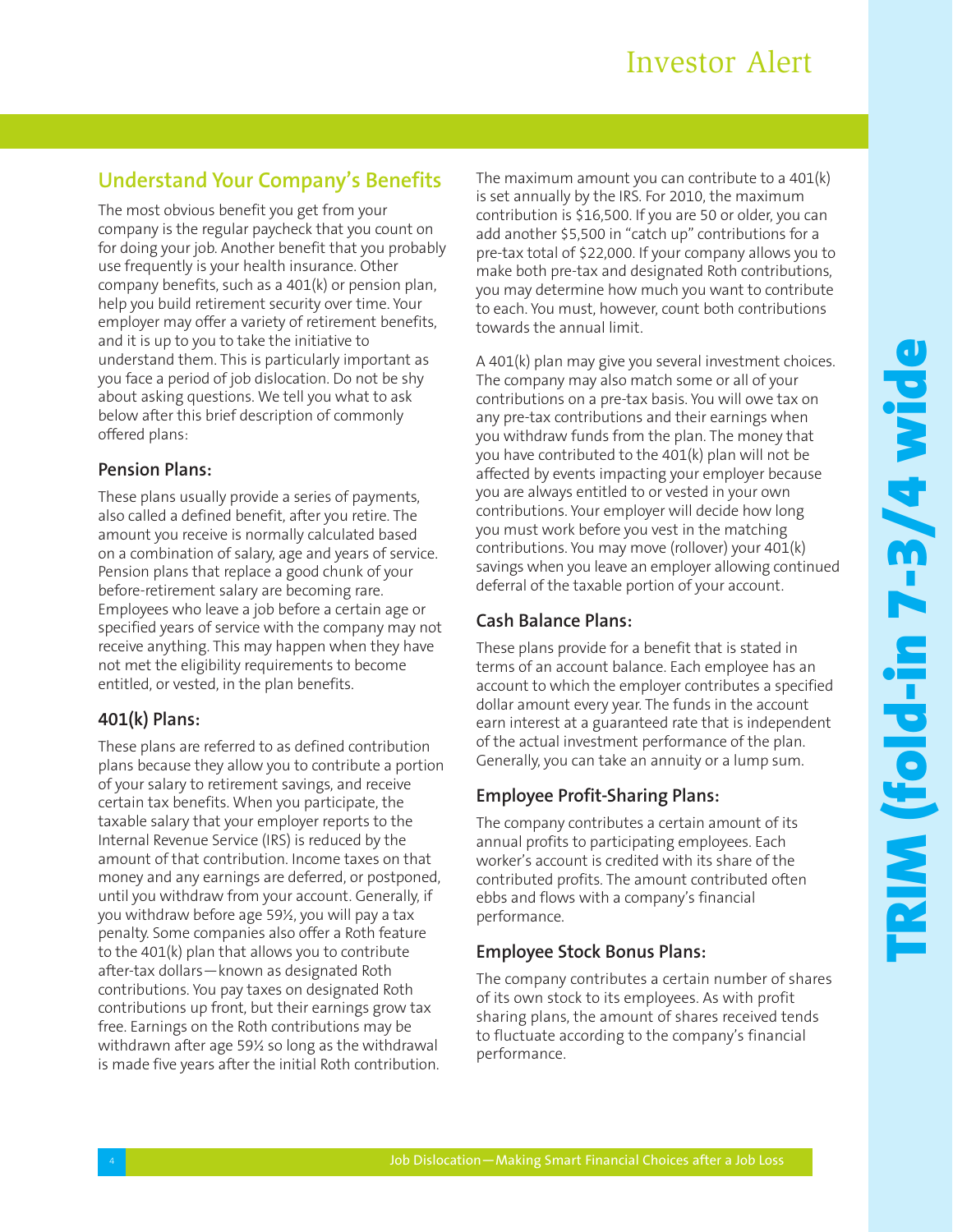# Investor Alert

#### **Ask these questions about your employer's benefit plans:**

**What are the terms of the plans that cover me?** Ask for the summary plan description (SPD), the document that contains a complete description of the benefits owed to you and how they are calculated. Your company's human resources department, the plan trustee or administrator, or your labor union should have a copy of this document.

**When do I vest and how much is my benefit? 2.**

The plan administrator or the company's human resources department should tell you exactly how long you must work before you become entitled to, or vest in, your benefits and how much those benefits will be. Understand how the benefit is calculated so you can double check that the amount reported to you is correct. Also check previous benefit statements that you have received along the way to ensure that the calculation is

correct. Keep in mind that you are always vested in the amounts that you have contributed to a plan. Your employer, however, may require employees to work for a designated period to vest in the amounts contributed by the company.

**When can I start getting payments?** You need to know when you can start receiving your benefits so you can plan accordingly. It is possible that you may not have a right to receive payments as quickly as you would expect even if you retire under normal circumstances. Some plans may provide for an early retirement option under certain circumstances if you have met the length of service requirement even if you do not meet the age requirement. This option usually results in a reduced benefit to the employee. Before you opt for payments, make sure that you understand what level of benefit—full or reduced—you are getting, the reason causing a benefit reduction and how long you have to wait to get the full benefit provided by the plan.

### **TIP:**

#### **401(k) Hardship Withdrawals**

#### **Understand the Tax Bite and Long-Term Consequences**

Under certain circumstances, it may be possible to access your 401(k) funds before retirement. Check with your employer for the specifics of your plan. A hardship withdrawal should be a choice of last resort. You will never get the full amount that you withdraw because you will have to pay taxes.

#### *Generally, hardship withdrawals are:*

- available if your employer's plan permits them, but are not required by law;
- not loans—they cannot be repaid;
- subject to regular taxes—your employer will likely deduct 20 percent up front;
- subject to a 10 percent penalty tax if you are not 59½ or older;
- available only after you have withdrawn all other available 401(k) funds;
- not available after you have been terminated.

#### *You may use hardship withdrawals to:*

- purchase or repair a primary home;
- pay education tuition, room and board, and fees for the next 12 months for you, your spouse, children and other dependents;

**Hardship withdrawals are costly in the short term when you pay taxes. Over the long term, they also cost you when the withdrawn funds are not there to grow with the help of compounding.**

- prevent eviction or foreclosure on your primary residence;
- address severe financial hardship;
- pay for unreimbursed medical expenses for you, your spouse, children and other dependents;

– pay for funeral expenses for immediate family members parents, spouse, children, and other dependents.

*The 10 percent penalty tax is waived if your hardship withdrawal results from:*

- your total and permanent disability;
- medical bills that exceed 7.5 percent of your adjusted gross income;
- a court order to pay funds to a spouse, child or dependent;
- permanent lay off, termination, quitting or early retirement in the same year you turn 55;
- permanent lay off, termination, quitting or retirement accompanied by payments for the rest of your (or your designated beneficiaries') life or life expectancy that continue for at least five years or until you reach age 59½, whichever is longer.